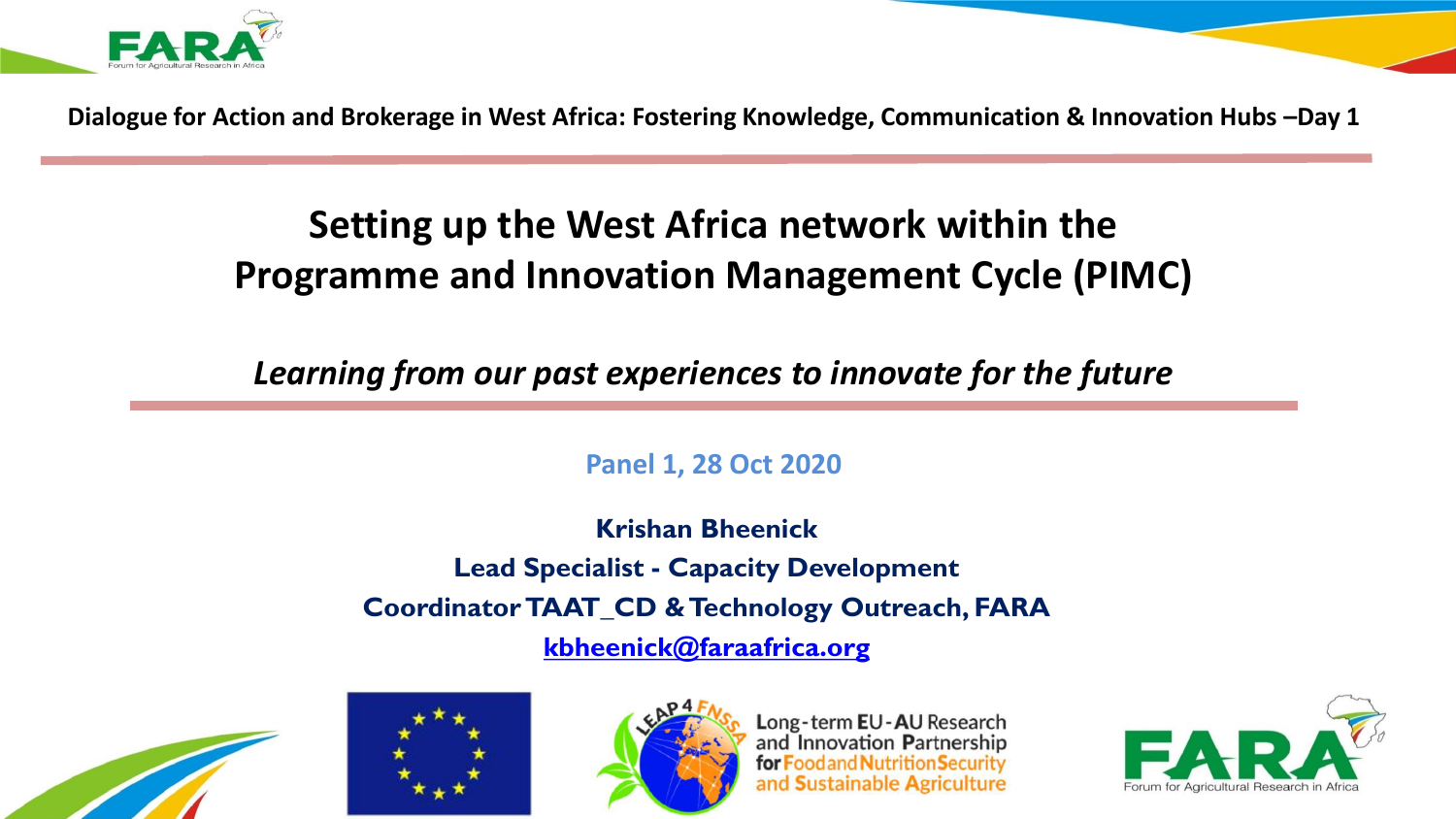# **The Subsidiarity Partnership Model**



**Structured conversations need to happen amongst partners both horizontally and vertically (or facilitated)**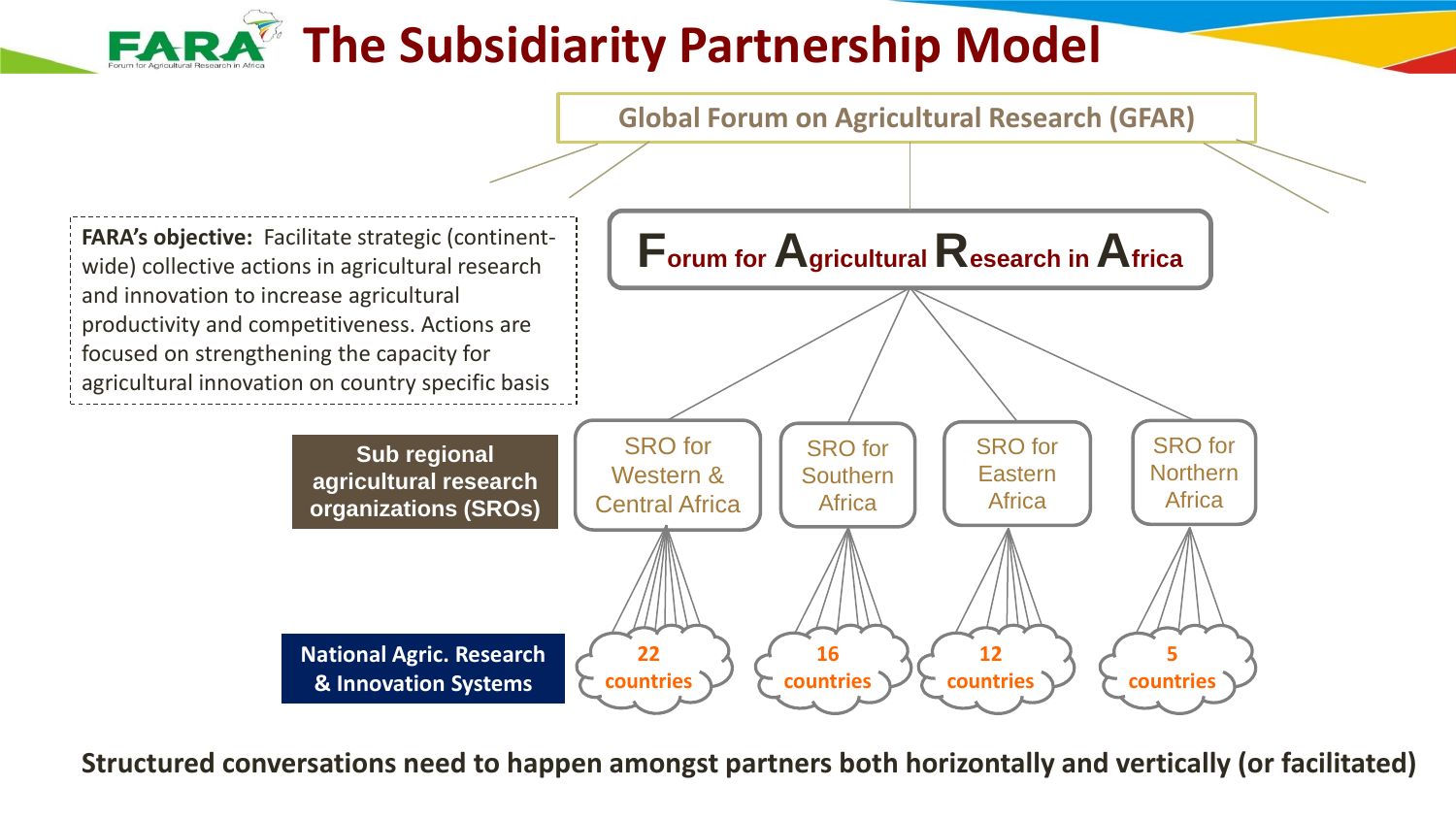

## **Forum for Agricultural Research in Africa**

## **Building blocks of FARA:**

**Regional and Sub-regional organisations functioning as a (loose) consortium along the AU CAADP-Malabo mandate to support the National AIS (now collectively supported by the EU as the CAADP Ex-Pillar 4 organisations)**



**Spatial distributions may not necessarily lead to large differences in challenges, solutions, opportunities** 



*Countries currently implementing AfDB-funded Technologies for African Agricultural Transformation (TAAT)*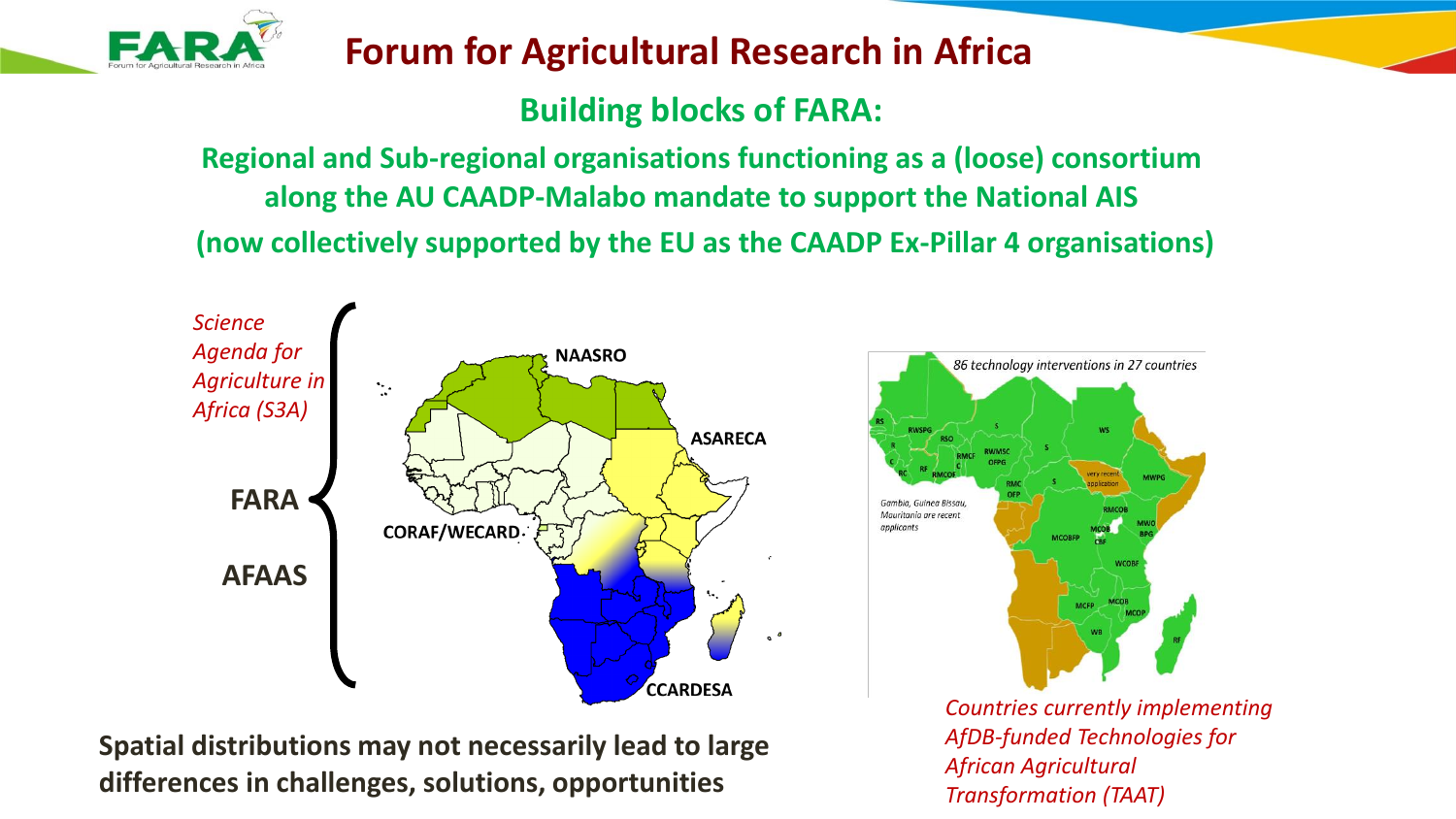**Harnessing the FARA Impact Pathway to strengthen the agricultural sector & intra Africa trade and economic integration**



**Advocacy, Capacity, Knowledge, Partnerships, Coordination**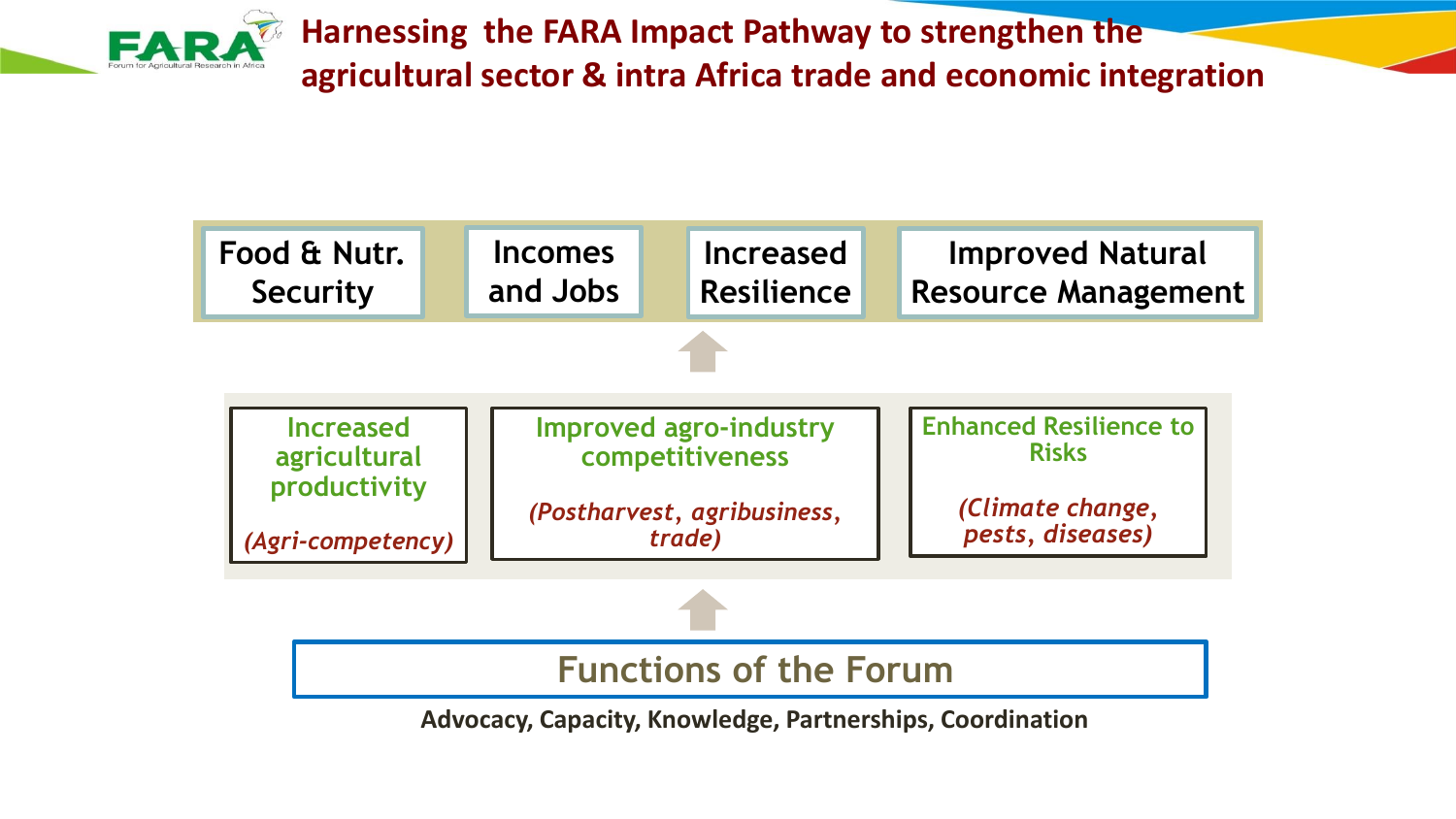

## **The FARA Partnership Model** *informed by Agricultural Innovation Systems (AIS) approach*

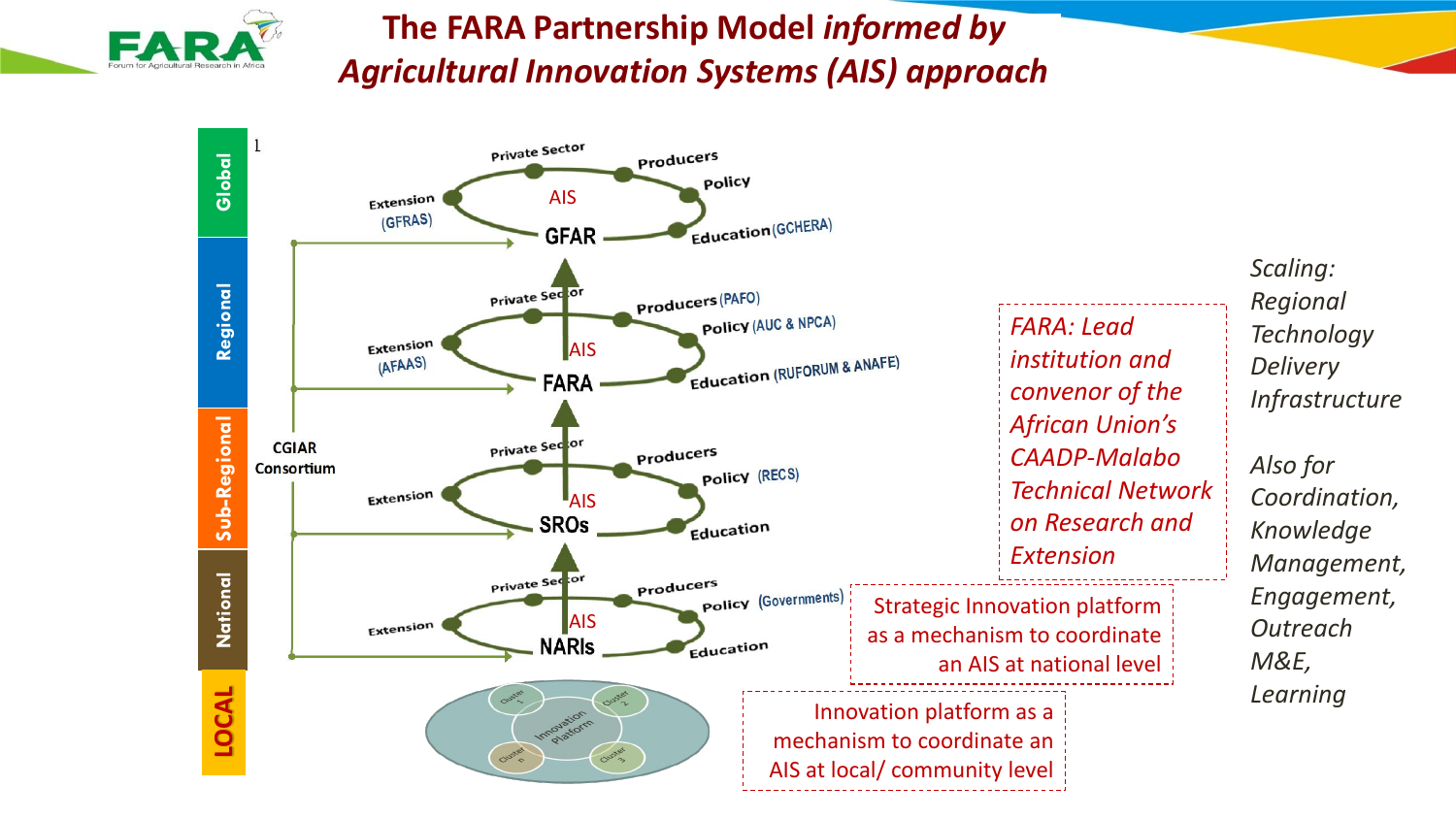

## **Who are the groups in FNSSA in Western Africa?**



A diverse set of networks of institutions and individuals, often active around a project or initiative. Not many have survived long beyond the project… Nevertheless, the actors are still engaged and can be re-convened around the West African FNSSA Chapter of the AU-EU-Partnership.. **What will make this initiative last?**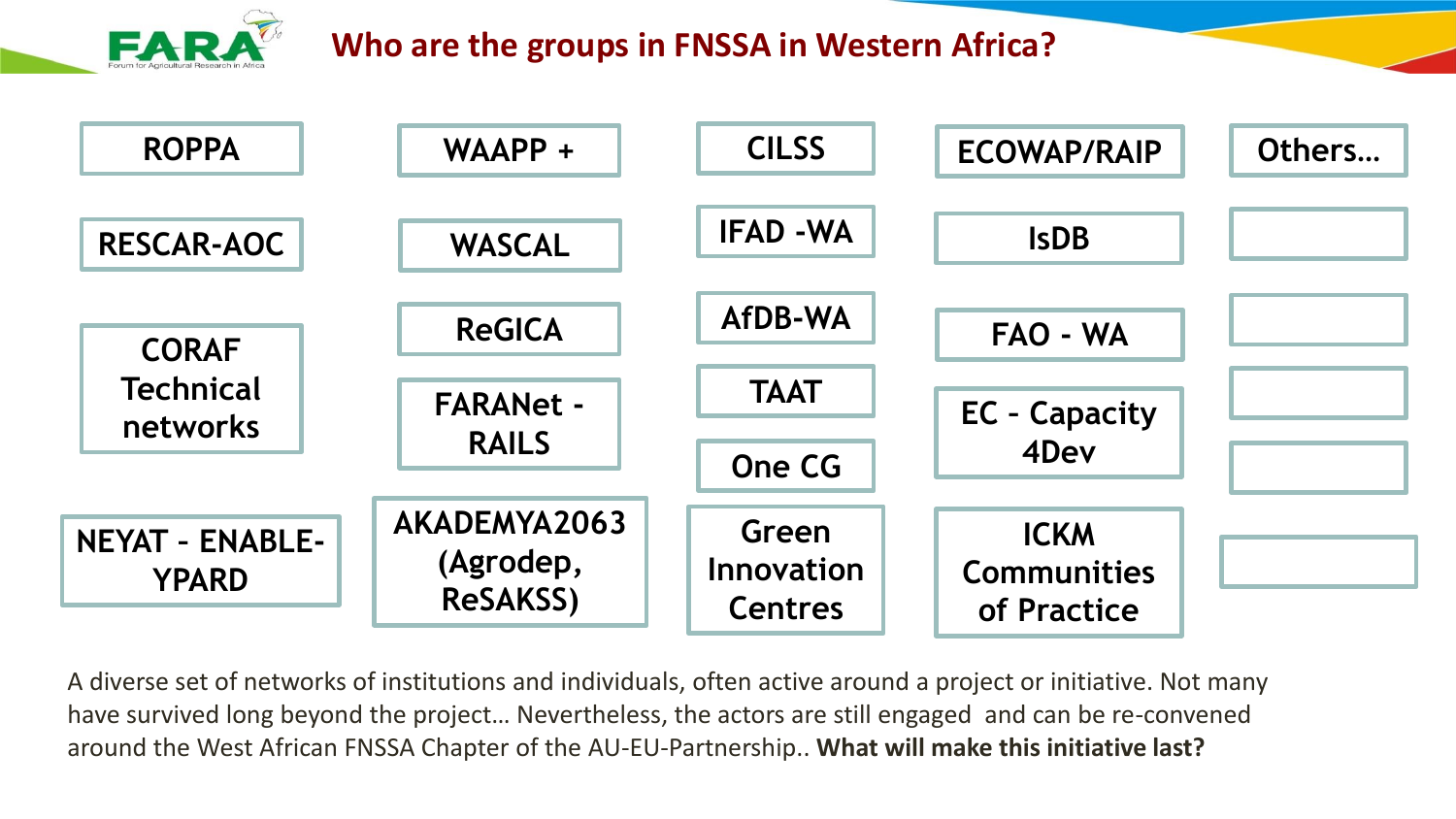#### **The WA FNSSA partnership Platform – go fast or go far? FAR**

#### **….What will make this initiative last?**

#### **A. Conversations, dialogue and knowledge exchange**

- Laterally (peer conversations; Communities of practice, learning groups)
- Vertically ( Outreach, scaling, advocacy, contractual arrangements, representation, synthesis)

#### **B. Active seeking of networking and collaborative joint actions**

- Laterally (Comparative analysis, sharing of experiences, identifying synergies)
- Vertically (Devolvement, localisation, Integration, consolidation, engagement, identifying complementarity)

#### **C. Co-organisation of interventions/activities**

- Joint sense of **Purpose** (facilitates joint action towards a common goal, need, social responsibility)
- **Principles** of operation (respect, mutual accountability, complementarity)
- Joint **Planning** of interventions (additive collaboration, synergies, coordination, synchronisation)
- Celebrating **Partnerships** (joint learning from experiences, promising practices, good practices, innovations)

#### **D. Scaling Up and Out as the co-owned driver of transformation**

- Scaling maturity, Knowledge exchange
- Learning: Formative and Summative evaluation, Reflection and learning, Capitalisation of experiences,
- Packaging innovations for scaling processes, ideas, experiences to learn from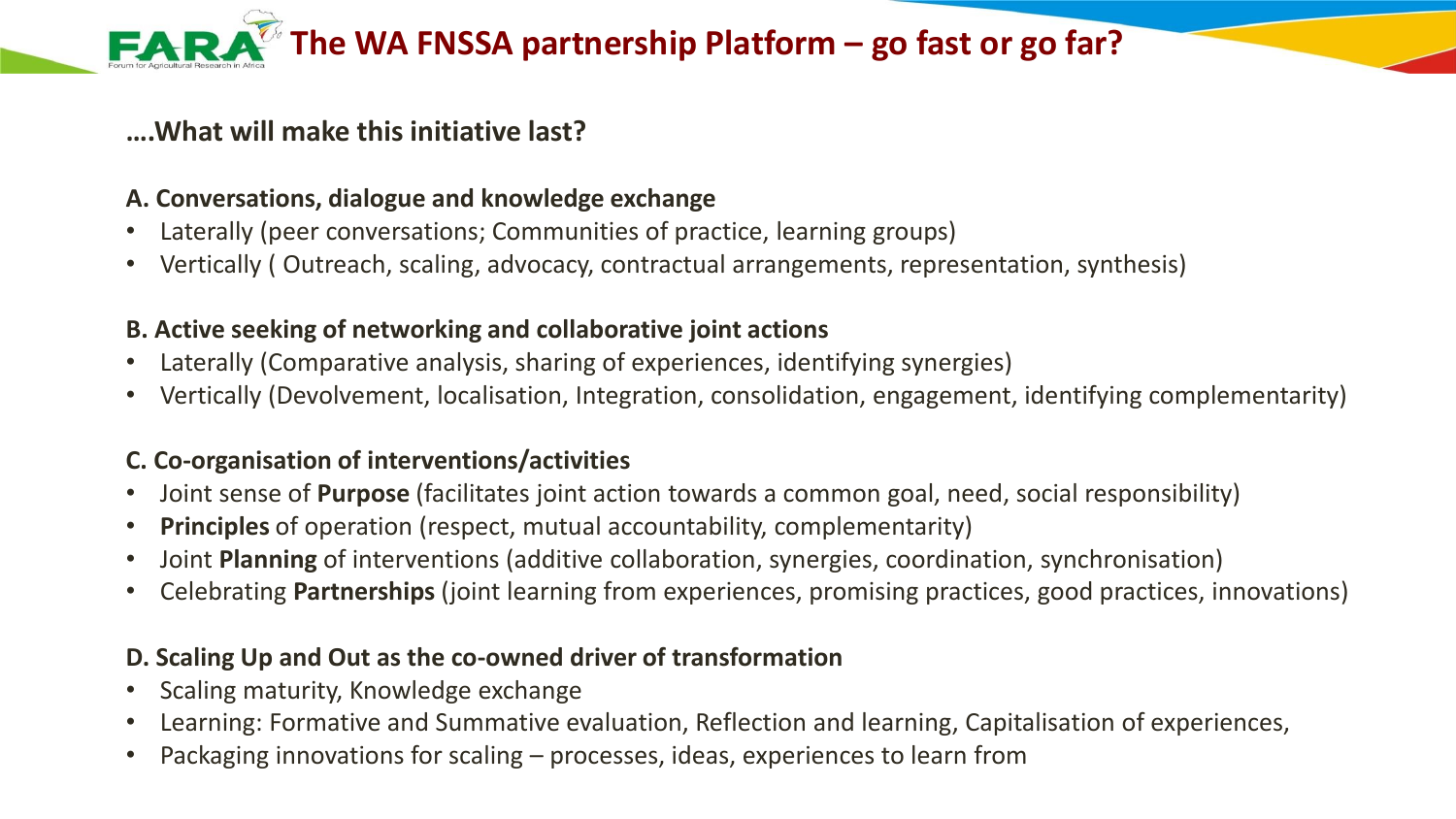

## **The Programme and Innovation Management Cycle applied to the social construct of the platform**



*A2.Conversations, dialogue and knowledge exchange (learning by doing, also while doing)*

> **D. Scaling Up and Out as the co-owned driver of transformation**

**B. Active seeking of networking and collaborative joint actions**

> **A1. Conversations, dialogue and knowledge exchange (Learning from experiences)**